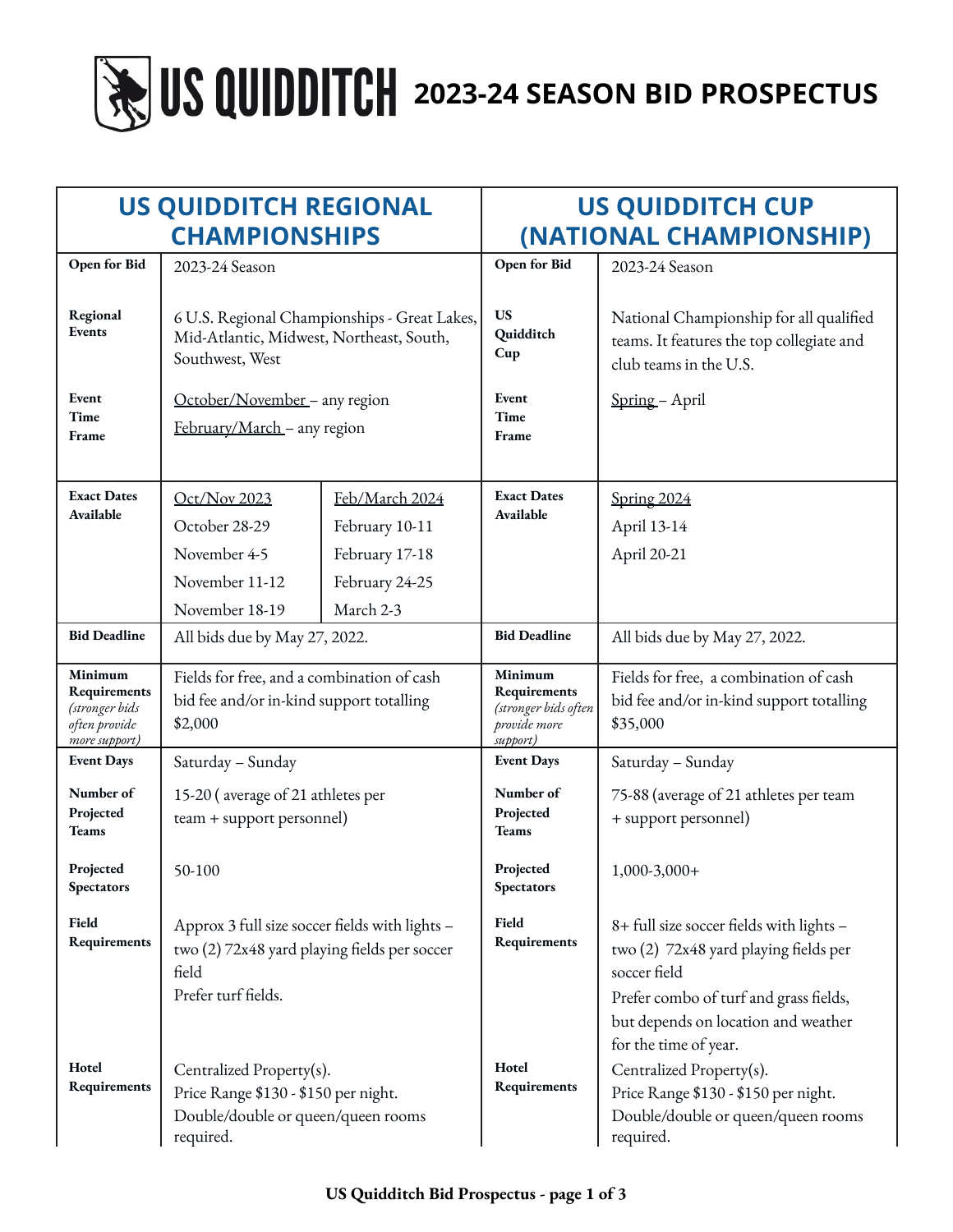| <b>Average Stay</b>                            | 2 Nights                                                                                                                                                                                                | <b>Average Stay</b>                      | 2-3 Nights                    |  |  |
|------------------------------------------------|---------------------------------------------------------------------------------------------------------------------------------------------------------------------------------------------------------|------------------------------------------|-------------------------------|--|--|
| Regional Championships are Stay to Play Events |                                                                                                                                                                                                         | US Quidditch Cup is a Stay to Play Event |                               |  |  |
| <b>Site Visit</b>                              | Required for up to 2 people                                                                                                                                                                             | <b>Site Visit</b>                        | Required for up to 3-4 people |  |  |
| Important<br>Dates                             | May 27, 2022 June 3, 2022 — Completed bid packets due<br>June 2022 - Finalists selected and site visits scheduled<br>July-September 2022 - Site visits conducted<br>October 2022- Final hosts announced |                                          |                               |  |  |

# **BID PROCESS STEPS**

- Download **USQ Bid Package** at [https://www.usquidditch.org/files/USQ\\_Events\\_Bidding\\_Manual.pdf](https://www.usquidditch.org/files/USQ_Events_Bidding_Manual.pdf)
- **Submit completed bid package** to [bidding@usquidditch.org,](mailto:bidding@usquidditch.org) including recommended bid snapshot and any supplemental bid package materials.

# **ABOUT US**

- Quidditch is a mixed gender, full contact sport that has a unique set of rules that includes elements from rugby, basketball, and dodgeball. All players must keep brooms between their legs at all times.
- USQ's primary demographic is 18-25 year olds. About two thirds of teams play in the collegiate division, and the other third play in the club division.
- A quidditch team consists of 21 athletes, seven of whom are on the field at any one time. Each game is officiated by a group of referees.
- While the game can appear chaotic to the casual observer, quidditch is an exciting sport to watch and is even more fun to host!

# **COMMUNITY BENEFITS**

- US Quidditch is dedicated to growing quidditch at local, regional, and national levels.
- We will promote each event through various media in order to bring new visitors and their families to your city, and provide a great experience for your residents. We will also run free youth quidditch workshops.

# **ECONOMIC BENEFITS**

## ALL EVENTS

USQ events have a Stay & Play policy where all teams must stay at hotel properties within the host city or county's geographic area. Currently, USQ's housing program is managed in collaboration with HBC Event Services.

## REGIONAL CHAMPIONSHIPS

- USQ expects the housing requirements for a regional championship to vary by region, with an average length of stay of two nights. At regional championships, teams are required to house their players at a local hotel as per USQ's Stay & Play policy.
- Approximately 50-100 spectators will attend each event and often require housing, food, and transportation. Spectators can be defined as family, friends, fans, and media.

## US QUIDDITCH CUP

- USQ expects the housing requirements for the US Quidditch Cup to be approximately 800-1,000 room nights at local accommodations. At the US Quidditch Cup, teams are required to stay at a local hotel as per USQ's Stay & Play policy. They are required to stay two nights; at least one third of teams stay an additional night.
- Approximately 1,000–3,000 spectators will attend the event and often require housing, food, and transportation.

#### **US Quidditch Bid Prospectus - page 2 of 3**